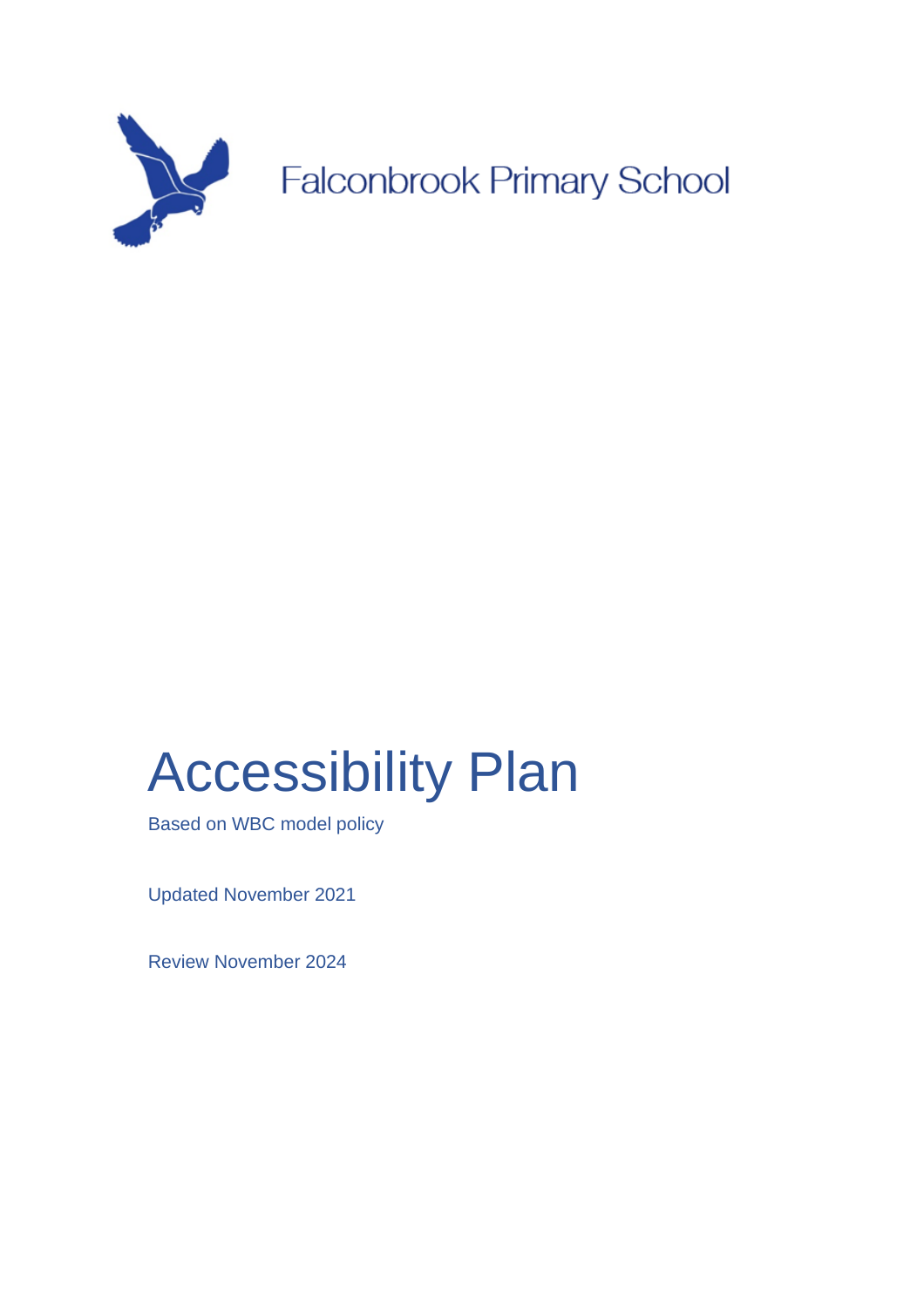# **Contents**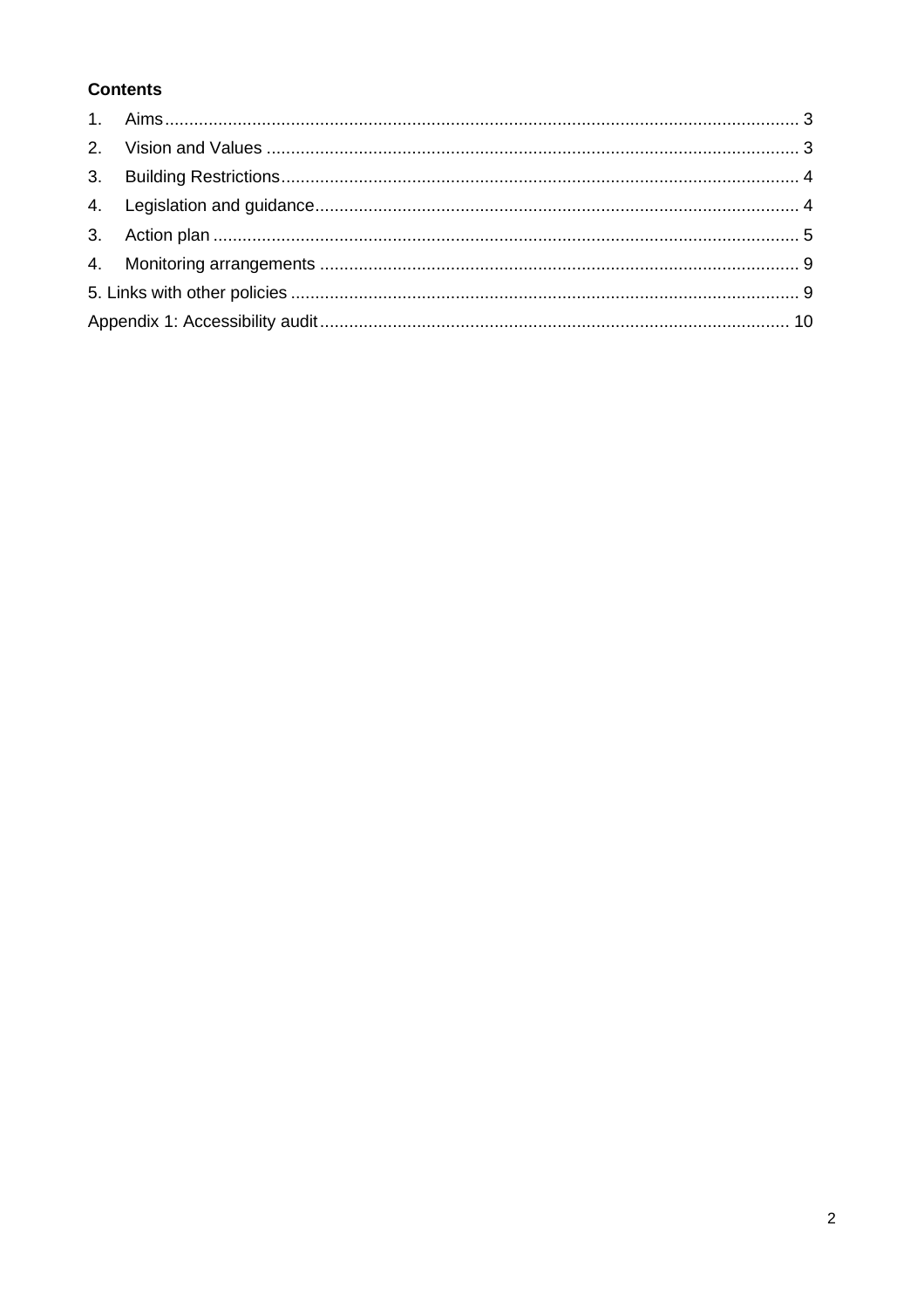## **1. Aims**

This plan is based on a model Accessibility Plan for schools on The Key for School Leaders.

Schools are required under the Equality Act 2010 to have an accessibility plan. The purpose of the plan is to:

- Increase the extent to which disabled pupils can participate in the curriculum
- Improve the physical environment of the school to enable disabled pupils to take better advantage of education, benefits, facilities, and services provided
- Improve the availability of accessible information to disabled pupils

Our school aims to treat all its pupils fairly and with respect. This involves providing access and opportunities for all pupils without discrimination of any kind.

#### **2. Vision and Values**

#### **Vision**

#### **Respect – Care – Aspire**

We want Falconbrook to provide a caring, safe, and inclusive environment which supports creativity and encourages the aspirations of our children and our community.

We want our children, our staff, and our communities to develop and achieve – constantly learning, reflecting, and innovating so that we are delivering our best, and our best keeps getting better.

#### **Values**

- Respect, so that our children, our families, and our staff feel safe and welcome.
- Equality, so that differences are embraced, and everyone is included and celebrated.
- Kindness, so that Falconbrook is a place where everyone feels safe, nurtured, and happy and enjoys making others feel the same way too.
- Honesty, so that our children know the importance of being trustworthy, reliable, and fair.
- Responsibility, so that our children demonstrate the right learning and social behaviours, and make a positive contribution to their families, community, and society.
- Determination, so that everyone thinks with a growth mind-set and does not give up even when things get hard.

The plan will be made available online on the school website, and paper copies are available upon request.

Our school is also committed to ensuring staff are trained in equality issues with reference to the Equality Act 2010, including understanding disability issues.

The school supports any available partnerships to develop and implement the plan.

Our school's complaints procedure covers the accessibility plan. If you have any concerns relating to accessibility in school, this procedure sets out the process for raising these concerns.

We have included a range of stakeholders in the development of this accessibility plan, including pupils, parents, staff, and governors of the school.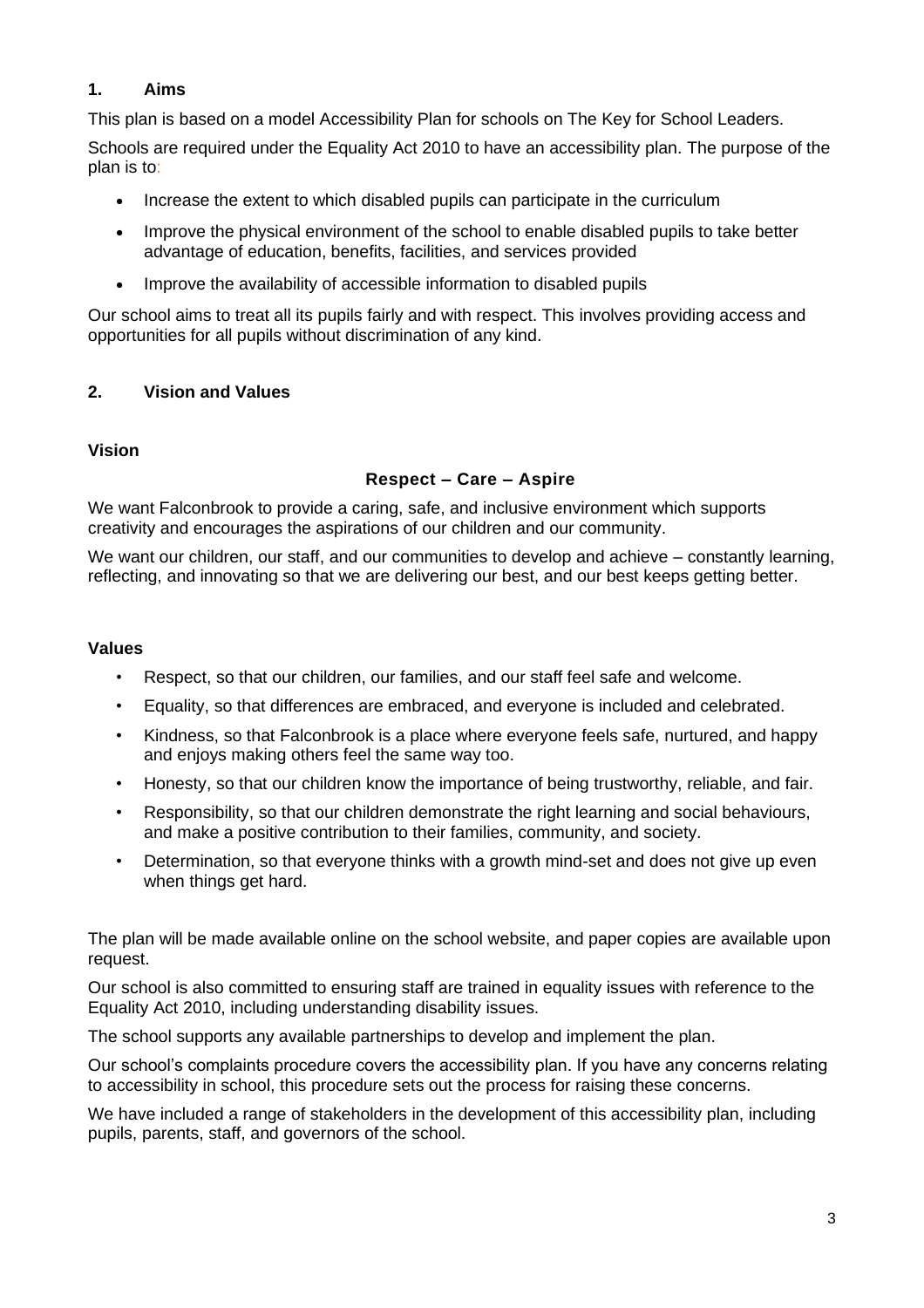## **3. Building Restrictions**

Falconbrook is based in a four storey Victorian building. There is no lift and without step-free access only the ground floor is accessible by a wheelchair. There is also an adult toilet with wheelchair access on the ground floor

## **4. Legislation and guidance**

This document meets the requirements of [schedule 10 of the Equality Act 2010](http://www.legislation.gov.uk/ukpga/2010/15/schedule/10) and the Department for Education (DfE) [guidance for schools on the Equality Act 2010.](https://www.gov.uk/government/publications/equality-act-2010-advice-for-schools)

The Equality Act 2010 defines an individual as disabled if he or she has a physical or mental impairment that has a 'substantial' and 'long-term' adverse effect on his or her ability to undertake normal day to day activities.

Under the [Special Educational Needs and Disability \(SEND\) Code of Practice,](https://www.gov.uk/government/publications/send-code-of-practice-0-to-25) 'long-term' is defined as 'a year or more' and 'substantial' is defined as 'more than minor or trivial.' The definition includes sensory impairments such as those affecting sight or hearing, and long-term health conditions such as asthma, diabetes, epilepsy, and cancer.

Schools are required to make 'reasonable adjustments' for pupils with disabilities under the Equality Act 2010, to alleviate any substantial disadvantage that a disabled pupil faces in comparison with non-disabled pupils. This can include, for example, the provision of an auxiliary aid or adjustments to premises.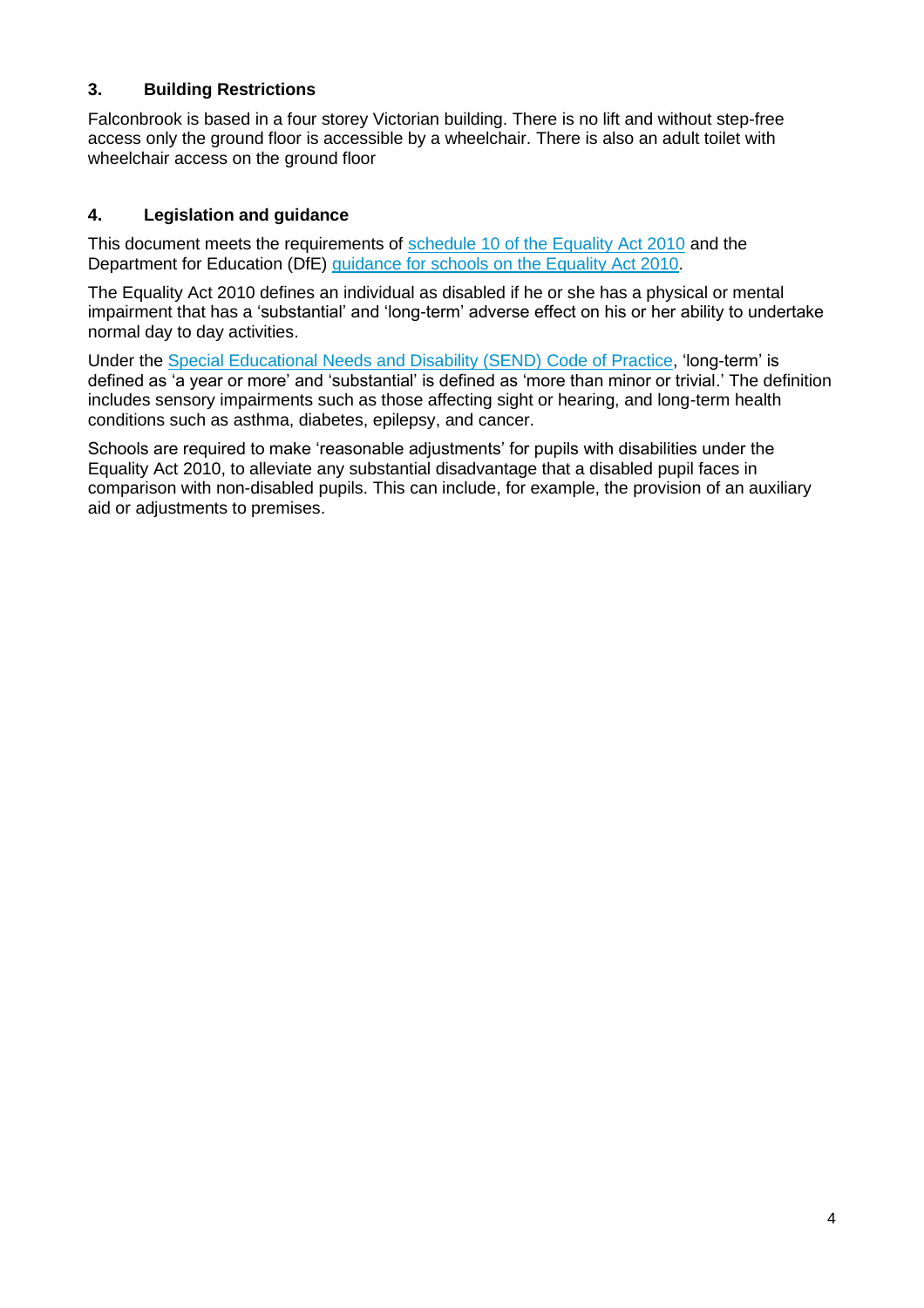# **3. Action plan**

This action plan sets out the aims of our accessibility plan in accordance with the Equality Act 2010.

| <b>Aim</b>                                                                                   | <b>Current good practice</b><br>Include established practice<br>and practice under<br>development                                                                                                                                                                                                                                                                                                                                                                                  | <b>Objectives</b><br>&<br><b>Actions to be taken</b>                                                                                                                                                                                                                                                                                                                                                                                     | <b>Person</b><br>responsible                                                                             | Date to<br>complete<br>actions by                                 | <b>Success criteria</b>                                                                                                                                                                                                                                                                                                                                                                                              |
|----------------------------------------------------------------------------------------------|------------------------------------------------------------------------------------------------------------------------------------------------------------------------------------------------------------------------------------------------------------------------------------------------------------------------------------------------------------------------------------------------------------------------------------------------------------------------------------|------------------------------------------------------------------------------------------------------------------------------------------------------------------------------------------------------------------------------------------------------------------------------------------------------------------------------------------------------------------------------------------------------------------------------------------|----------------------------------------------------------------------------------------------------------|-------------------------------------------------------------------|----------------------------------------------------------------------------------------------------------------------------------------------------------------------------------------------------------------------------------------------------------------------------------------------------------------------------------------------------------------------------------------------------------------------|
| Provide access to the<br>curriculum for all<br>pupils with a SEND                            | Our school offers an inclusive<br>curriculum for all pupils.<br>We use resources tailored to<br>the needs of pupils who require<br>support to access the<br>curriculum.<br>Curriculum progress is tracked<br>for all pupils, including those<br>with a SEND.<br>Targets are set effectively and<br>are appropriate for pupils with<br>additional needs.<br>The curriculum is reviewed to<br>ensure it meets the needs of all<br>pupils and fits the school's<br>equalities agenda. | Review curriculum and<br>resources annually to ensure<br>content and resources<br>reflects and represents all<br>pupils including those with<br><b>SEND</b><br>Termly Pupil progress<br>meetings include monitoring<br>of progress for all SEND<br>learners, supported by the<br><b>SENCo (Special Educational</b><br><b>Needs Coordinator)</b><br>Individualised targets set for<br>SEND pupils and monitored<br>by SENCo twice yearly. | <b>HT</b><br><b>DHT</b><br><b>SENCo</b><br>Senior<br>Teaching &<br>Learning Team<br>All teaching<br>team | <b>July 2022</b><br>(initial<br>review &<br>updates<br>completed) | Curriculum and resources will meet the needs<br>and interests of all pupils including those with<br>SEND.<br>All pupils including those with SEND will be<br>able to see themselves, and people like them<br>represented across the curriculum / topics and<br>resources including books.<br>SEND will make at least typical progress and /<br>or meet IEP objectives according to their<br>specific learning needs. |
| Extend and secure in-<br>class universal SEND<br>provision, in line with<br>the whole school | An inclusive approach to<br>teaching and learning is being                                                                                                                                                                                                                                                                                                                                                                                                                         | As result of successful pilot<br>(20/21) facilitate sharpened                                                                                                                                                                                                                                                                                                                                                                            | <b>SENCo</b><br>Snr T&L Team                                                                             |                                                                   | Fewer children will require provision<br>different from or additional to that normally<br>available to the whole class.                                                                                                                                                                                                                                                                                              |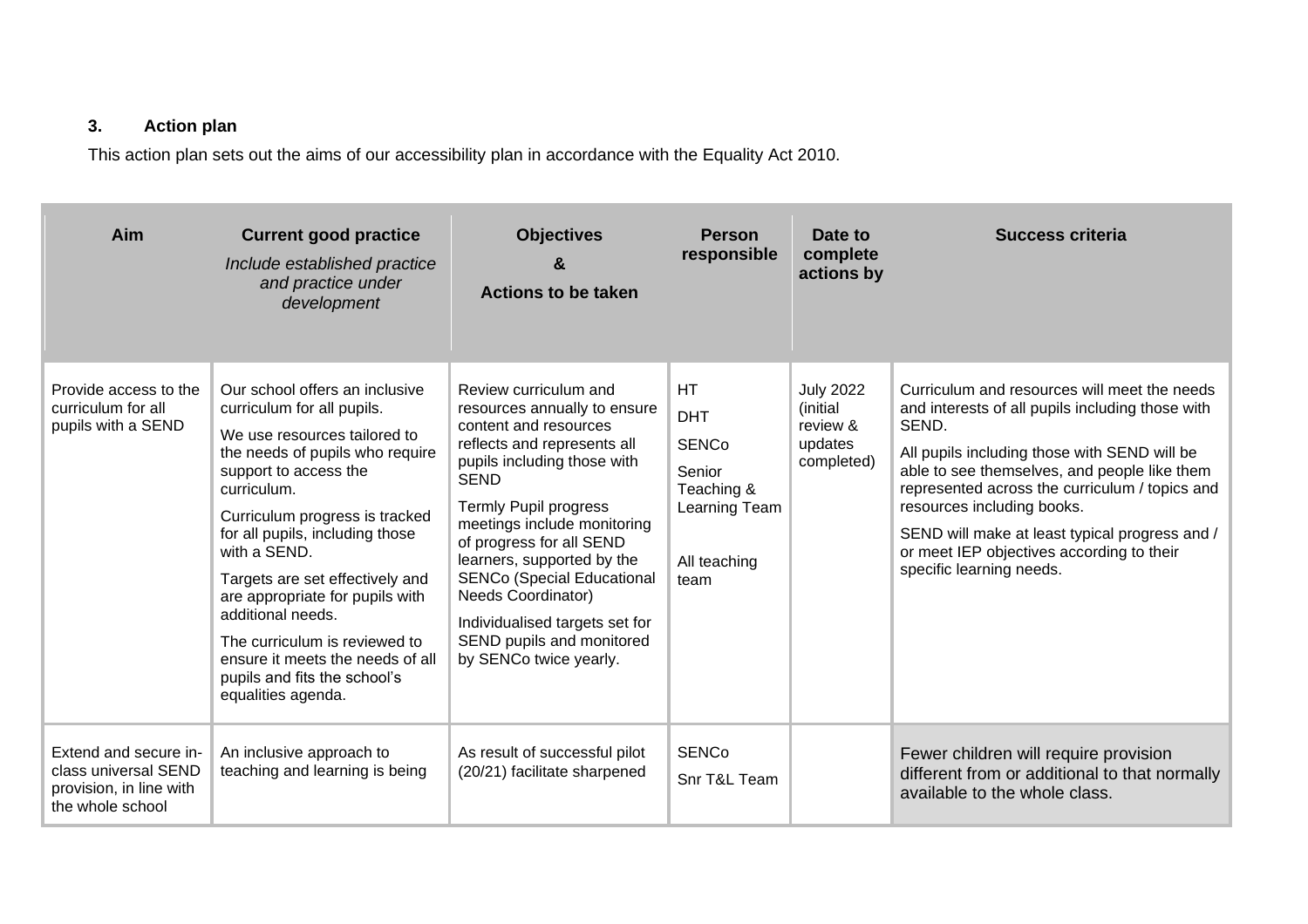| approach to inclusive<br>teaching and<br>learning.                                                                       | further developed and secured<br>at Falconbrook.<br>Successful pilot (20/21) has<br>secured use of specific (SEN<br>(Special Educational Needs))<br>S&L and OT (Occupational<br>Therapist) (fine and gross<br>motor) strategies into whole<br>class teaching practice.                                                                                                                                                                                                                           | identification of individual<br>SEND need (pupil level).<br>Further develop teacher<br>directed in-class (catch-up)<br>support for identified non-<br>specific SEND pupils through<br>PPM (pupil progress<br>meetings) cycle.<br>Increase opportunity for pre-<br>and post-teaching delivered<br>in class by TST, under<br>direction of CT<br>Link above to analysis of<br>pupil progress (PPMs (pupil<br>progress meetings)) | <b>HT</b><br><b>DHT</b> | Common functional difficulties will largely<br>be remediated through whole-class<br>teaching.<br>Class-teaching will incorporate a range of<br>Speech and Language led approaches,<br>strategies, and adjustments. |
|--------------------------------------------------------------------------------------------------------------------------|--------------------------------------------------------------------------------------------------------------------------------------------------------------------------------------------------------------------------------------------------------------------------------------------------------------------------------------------------------------------------------------------------------------------------------------------------------------------------------------------------|-------------------------------------------------------------------------------------------------------------------------------------------------------------------------------------------------------------------------------------------------------------------------------------------------------------------------------------------------------------------------------------------------------------------------------|-------------------------|--------------------------------------------------------------------------------------------------------------------------------------------------------------------------------------------------------------------|
| <b>Establish SEND Base</b><br>for whole school<br>specific SEND<br>provision for SEND<br>Support (K) and<br>above (EHCP) | Range of targeted SEND<br>interventions delivered by staff<br>trained via visiting specialists;<br>SENCo and external training<br>opportunities.<br>Snr SEND TA (Teaching<br>Assistant) - experienced and<br>training in ASD (Autistic<br>Spectrum Disorder) / SLCN<br>(Speech Language and<br><b>Communication Needs).</b><br>LA (Local Authority) literacy and<br>numeracy specialist support<br>provide intervention for<br>identified pupils and training for<br>TST (Teaching Support Team) | Secure role of Lead SEND<br>TA to work alongside SENCo<br>and establish SEND Base<br>Team.<br>Specialist / external training<br>provided for Lead SEND TA<br>(relevant to identified SEND<br>learners' needs)<br>Establish delivery of specific<br>top-level interventions<br>(timetable) by Lead SEND<br><b>TA</b><br>Extend specialist / external<br>provision.<br>Introduce and secure in-<br>class ASD & SLCD support     | <b>SENCo</b>            | Interventions will be delivered efficiently,<br>consistently and to a high standard.<br>Outcomes set in SEND care-<br>plans/Individual Education Plans will be<br>met or exceeded.                                 |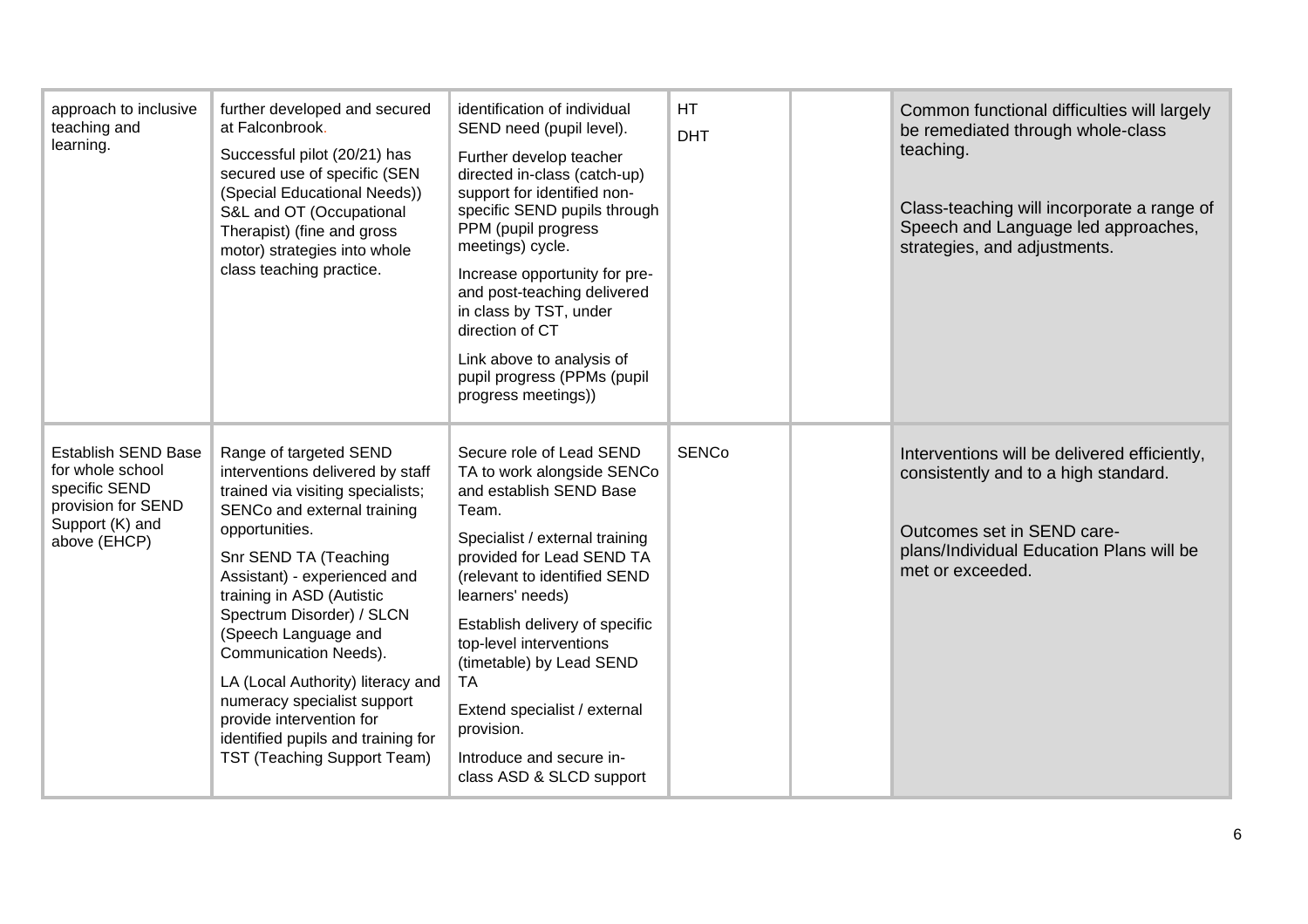|                                                                                                   | in delivery intervention support<br>for SEN learners.                                                                                                                                                                                                                                                     | by Lead SEND TA (EYFS &<br>KS1 (Key Stage 1))<br>Extend provision to support<br>& advise staff working with<br><b>SEND learners (SENCo</b><br>surgery/formal meetings &<br>Lead SEND TA in-class<br>modelling)<br>Extend provision to support<br>development of physical and<br>sensory skills development.<br>Improve SEND Base<br>environment & raise funds to<br>support this.<br>Monitor & evaluate SEND<br>provision and impact on pupil<br>outcomes - consider next<br>steps. |              |          |                                                                                                                                                                                                                                                                                 |
|---------------------------------------------------------------------------------------------------|-----------------------------------------------------------------------------------------------------------------------------------------------------------------------------------------------------------------------------------------------------------------------------------------------------------|-------------------------------------------------------------------------------------------------------------------------------------------------------------------------------------------------------------------------------------------------------------------------------------------------------------------------------------------------------------------------------------------------------------------------------------------------------------------------------------|--------------|----------|---------------------------------------------------------------------------------------------------------------------------------------------------------------------------------------------------------------------------------------------------------------------------------|
| Develop & secure<br>staff expertise in EAL<br>(English as an<br>Additional Language)<br>provision | Inclusive curriculum<br>incorporates use of<br>images/actions as standard.<br>Reading material in the school<br>library includes dual-language<br>books.<br>Home visits are made before<br>children start Nursery or<br><b>Reception Headteacher meets</b><br>with families before new<br>children start. | Refine EAL (stages of Eng)<br>assessments - secure<br>consistency.<br>Upgrade resources / SoW to<br>meet current identified<br>needs.<br>Align EAL practice with<br>inclusive practice at FB<br>Staff training<br>Sharpen and secure pre<br>teaching for pupils with early<br>acquisition of English                                                                                                                                                                                | <b>SENCo</b> | July '22 | EAL assessment conducted for all new<br>arrivals.<br>Induction support in place to support early<br>acquisition of English as needed.<br>EAL / new to English supported to access full<br>curriculum<br>Staff confident in supporting EAL / new to<br>English learners in class |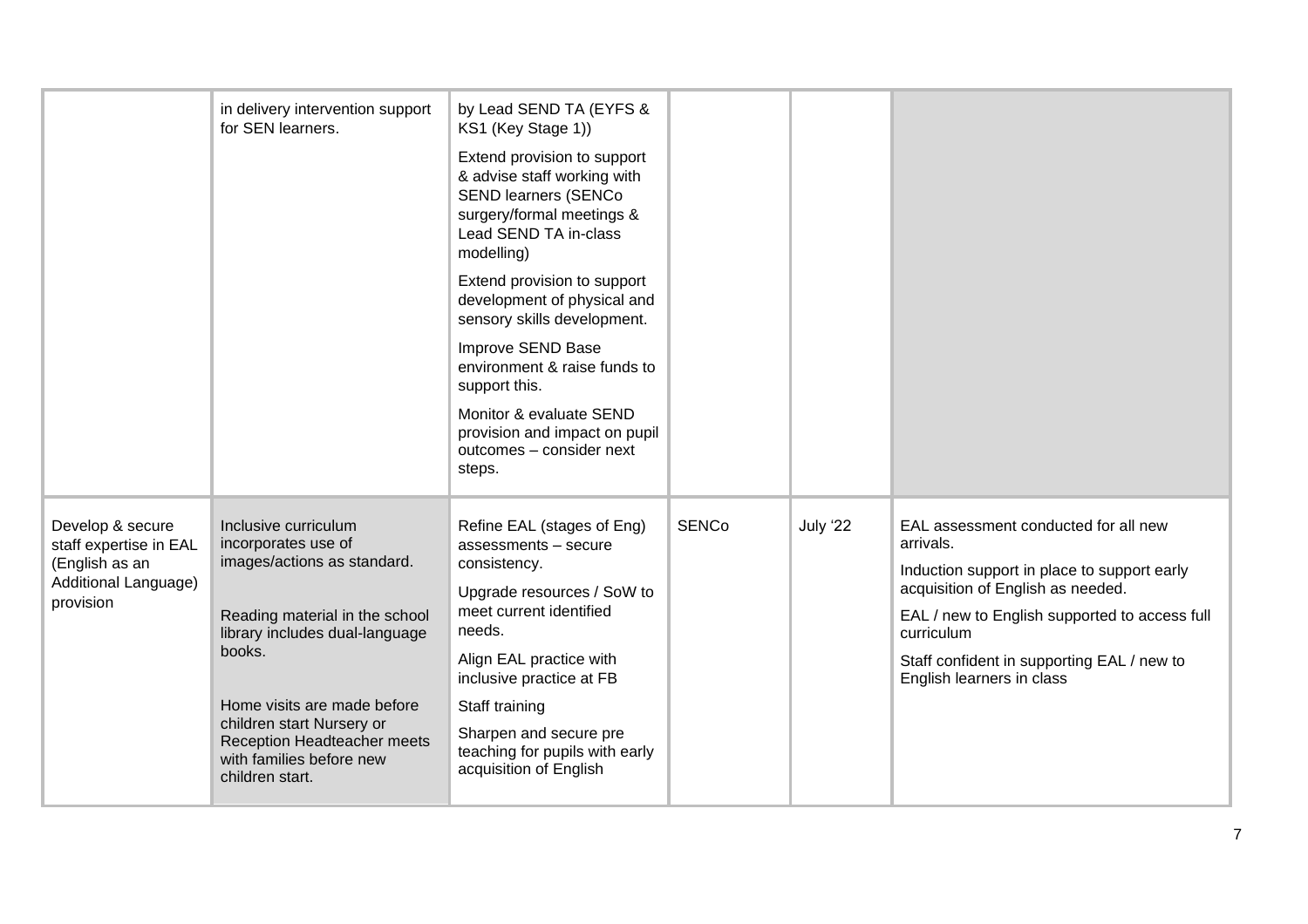|                                                                                                                                                                                                                                      | Format in place to distribute<br>information to all staff re<br>background and EAL status of<br>all pupils.                                                            |                                                                                                                                                                                                                                                                                                                                                                                                                                                                                                                     |                                                    |         |                                                                                                                                                                               |
|--------------------------------------------------------------------------------------------------------------------------------------------------------------------------------------------------------------------------------------|------------------------------------------------------------------------------------------------------------------------------------------------------------------------|---------------------------------------------------------------------------------------------------------------------------------------------------------------------------------------------------------------------------------------------------------------------------------------------------------------------------------------------------------------------------------------------------------------------------------------------------------------------------------------------------------------------|----------------------------------------------------|---------|-------------------------------------------------------------------------------------------------------------------------------------------------------------------------------|
| Improve pupil voice<br>for children with<br><b>SEND</b>                                                                                                                                                                              | SEND pupils included in School<br>Council                                                                                                                              | Inclusive ethos which is put<br>into everyday practice.                                                                                                                                                                                                                                                                                                                                                                                                                                                             | <b>DHT</b>                                         | Ongoing | SEND Pupils represented on School Council                                                                                                                                     |
| Further develop staff<br>understanding of<br>cognition and learning<br>difficulties and<br>develop awareness of<br>how to effectively<br>support specific<br>learning and physical<br>needs both inside and<br>outside the classroom | EP (Educational Psychologist),<br>literacy & numeracy specialist<br>teachers advise and work<br>closely with teaching staff &<br>TST - bespoke advice and<br>training. | Staff training programme<br>(annual or bi-annual) to<br>include:<br>Widget training<br><b>ASD (Autistic Spectrum</b><br>Disorder) awareness and<br>understanding<br>Occupational Therapy -<br>recognising needs and how<br>to meet these.<br>Speech and Language - an<br>overview of the basics and<br>how to support effectively.<br>(Specialist intervention as<br>required)<br>Dyslexia - awareness,<br>understanding and how to<br>support.<br>Dyscalculia - awareness,<br>understanding and how to<br>support. | <b>SENCo</b><br>SLT (Senior<br>Leadership<br>Team) |         | Staff have knowledge and understanding of<br>neurological differences. They are confident to<br>make appropriate adjustments to<br>accommodate and harness these differences. |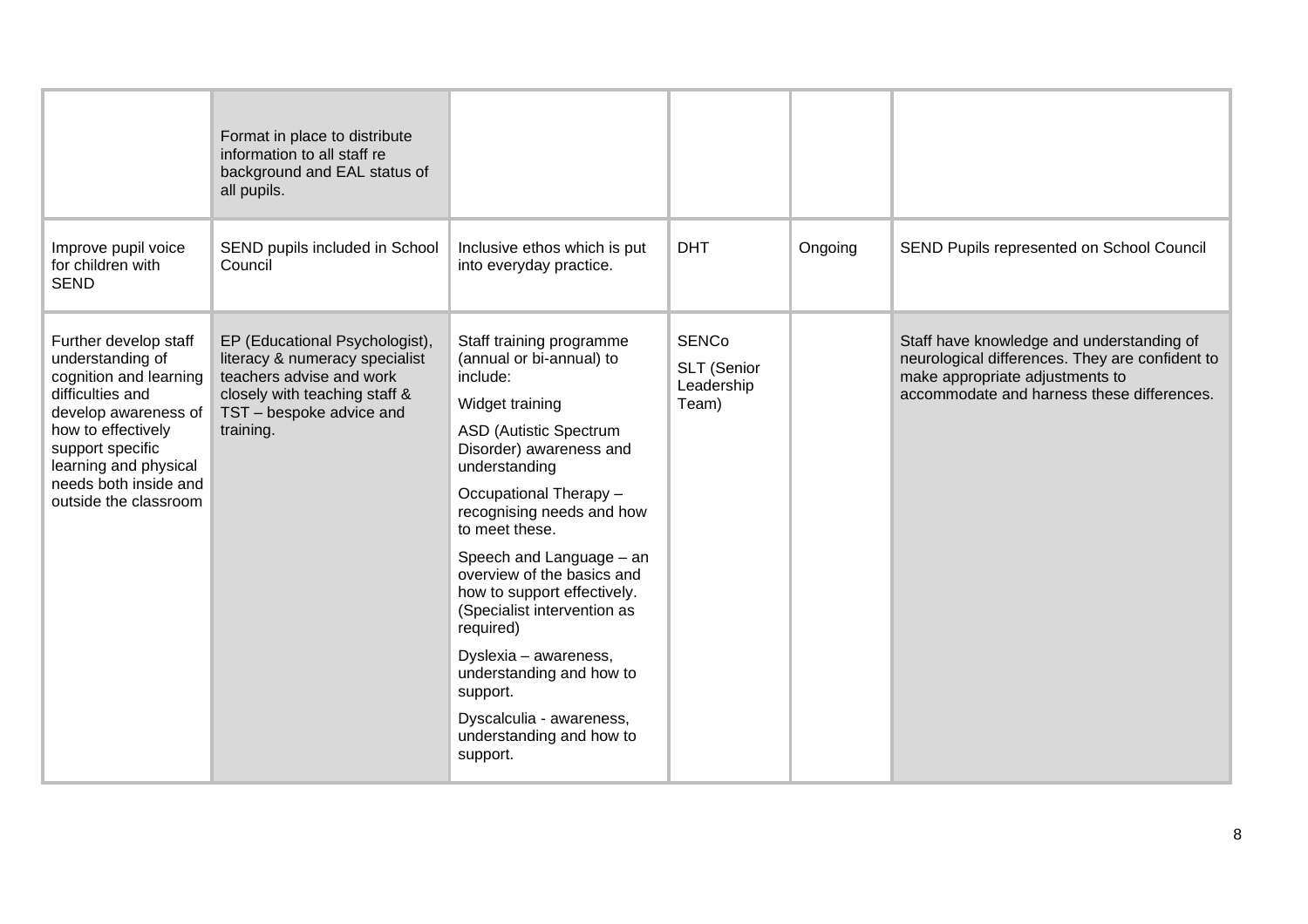|  | Supporting medical needs<br>policy & practice (bespoke as<br>needed)<br>Supporting physical needs<br>(bespoke and as needed) |  |  |
|--|------------------------------------------------------------------------------------------------------------------------------|--|--|
|  |                                                                                                                              |  |  |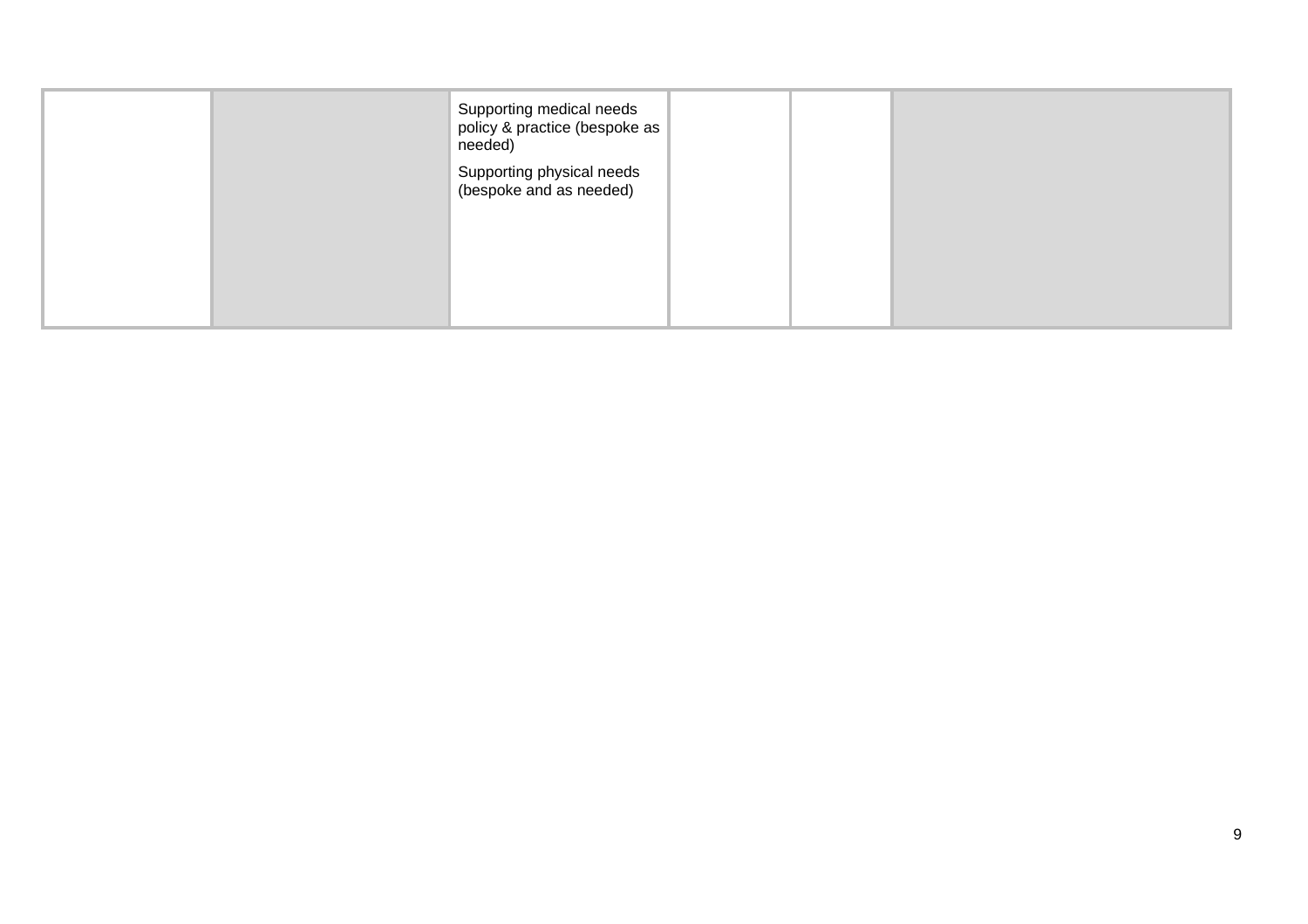# **4. Monitoring arrangements**

This document will be reviewed every **3** years but may be reviewed and updated more frequently if necessary.

It will be approved by the Children's and Families Committee.

# **5. Links with other policies**

This accessibility plan is linked to the following policies and documents:

- Equalities Information and Objectives
- Curriculum Framework
- Health and safety policy
- Special educational needs (SEND) information report
- Supporting pupils with medical conditions policy
- Behaviour Management policy
- School Development plan
- Anti-Bullying Policy
- Teaching & Learning Policy
- Early Years Policy
- SEND Information Report